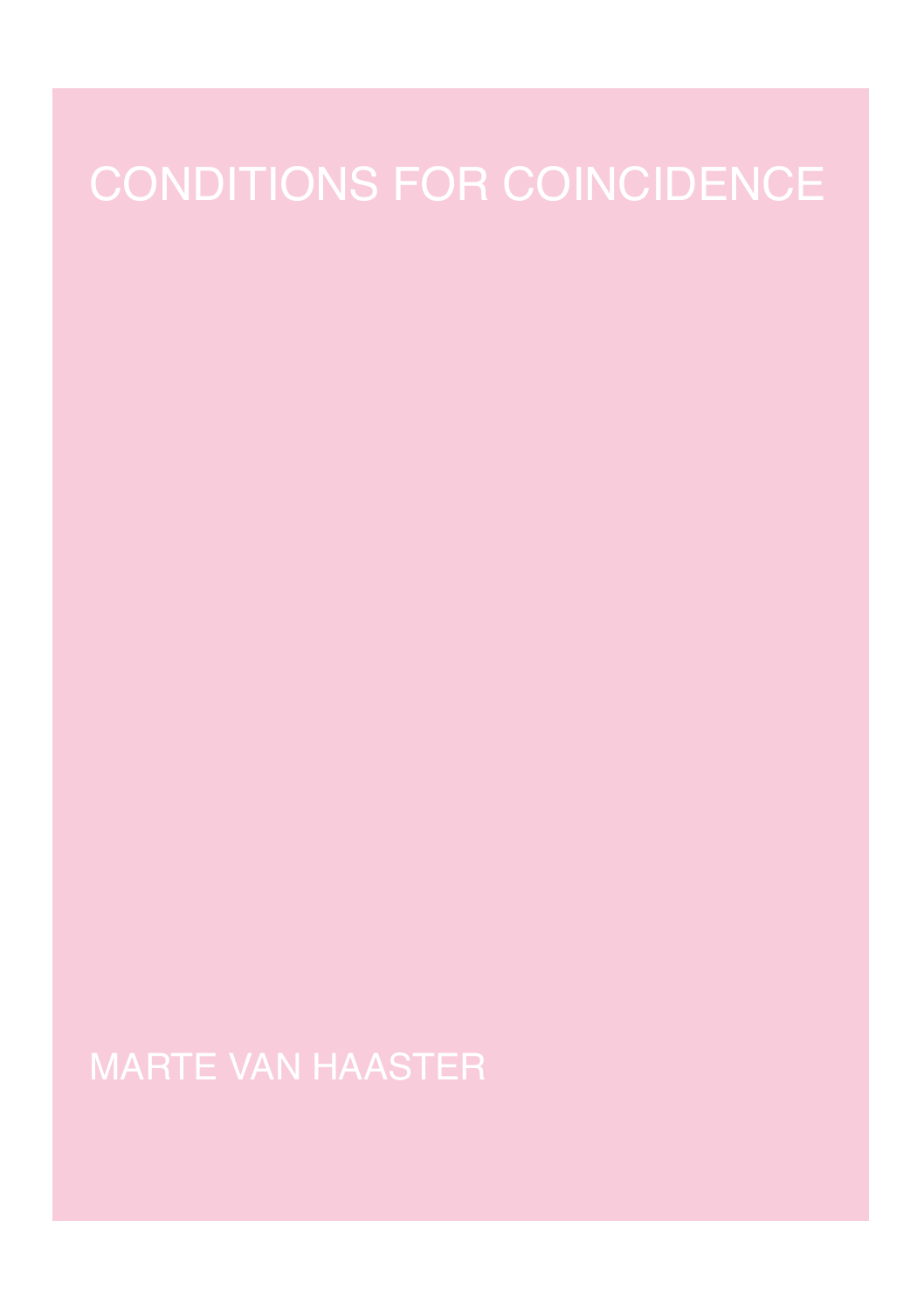Conditions for coincidence,

An essay written by Marte van Haaster, 2016 TXT Department Gerrit Rietveld Academy

Special thanks to Joke Robaard.

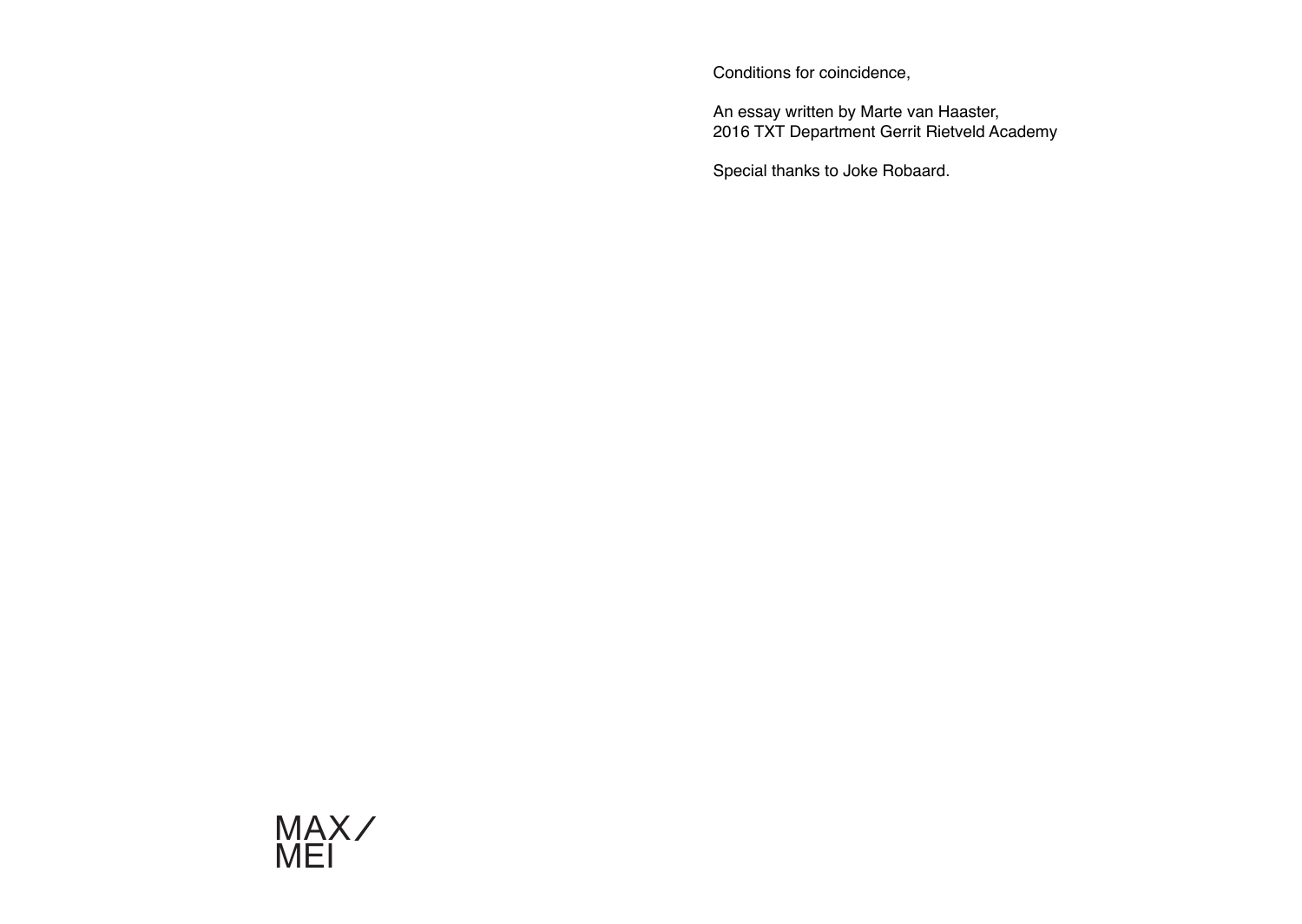## Introduction

For the past few years I have combined a full-time course at the Gerrit Rietveld Academy with a part-time job. That in itself is not unusual, but in my case it meant that I was traveling often. It did not take much of my time, but the trips have left a significant impression on me as a maker. The unexpected moments when I was away required me to find inspiration or to be productive in moments that didn't always suit me, rather than times when I would normally (seemingly randomly) feel *creative.* I became fascinated by the phenomenon of the mental state of creativity; was it manufacturable? Is there an on/off button? A way to plan or situate moments in which you can decide to become inspired?

Another aspect of this essay originated some time ago, with my fascination for unravelling processes<sup>1</sup>. To give an example of what I mean by *studying processes* I will explain one of my works, which shaped my view on making, and thinking about making, art in general. The project was called *direction weave.* Weaving is one of the techniques<sup>2</sup> we are taught at the textile department where  $I$  study.  $I$ approached this project not from the angle of re-producing the techniques I was taught - the craft - but instead I took the system of weaving apart and observed all the treads separately. I also looked at the relationship between a print and the material on which it prints, in this case the textile. The ausbrenner technique affects cotton by making it burn and disappear in the places where the ink is printed. Inspired by this technique, and dismantling the notion of weaving in advance, I wove a cloth in which the material of the wires alternated every 10 cm, using silk and cotton threads. I did this in both the warp (vertical threads) and weft (horizontal threads.) The result was a checked pattern formed out of blocks composed of different combinations of threads: only cotton; half-cotton half-silk; completely silk; and half-silk half-cotton, relative to the warp and weft. Printing my woven fabric with the ausbrenner technique, resulted in surfaces with silk threads dangling in both a horizontal as vertical direction. Thus by looking at the characteristics of weaving, in combination with ausbrenner, and changing the craft from

*1 see Processes\* in glossary* 

there, I discovered something new. I looked back and changed the usual conditions, testing the ultimate potential of the combination of these two techniques, searching for the limits of the capacity of an existing technique.  $1 + 1 = 3$ 

The latter became the starting point for my research. Fascinated by processes and the way things  $qo<sup>3</sup>$  I examined my own work process and that of artists around me. And all of the conditions<sup>4</sup> in which they take place. Whilst traveling for my work, I noticed that the places where I was, besides being absence of the academy, had another effect on me, mainly influencing my state of mind. Corresponding to the way my thoughts were running or my course of action, these mode's<sup>5</sup> were calming, motivating or inspiring. Upon realizing this, I wondered: How can your environment be used to affect the malleability of your creativity? To what extend is the environment a condition, and the condition an influence?

And so I began my research with a similar approach as with the weaving example, always looking for the nuances, the gaps, the conditions and their consequences.

During this research I stumbled upon various existing terms that people use when they talk about creative processes, and I wanted to break open their current meaning<sup> $6$ </sup>. The reformulation of these terms, making their meaning negotiable, resulted in a list: the glossary. You can use the glossary definitions while reading, as tools or keys, to receive the texts in a similar way as the glossary was created: curious, questioning, and open.

This essay will consist of two parts, the first is the glossary, the second a compilation of episodes taken from my body of research.

*4 see Conditions\* in glossary*

*5 see Mode\* in Glossary* 

*<sup>2</sup> see Technique\* in glossary* 

*<sup>3</sup> Showcasing the relationships happenings and conditions have on the way one thing*  follows up the next. The Way Things Go (German: Der Lauf der Dinge). An 1987 art film by *the Swiss artist duo Peter Fischli and David Weiss, documents a long causal chain*  assembled of everyday objects, reacting on each other creating a chain reaction.

*<sup>6</sup>* " Art, for him, is paradigmatic, since as praxis it continually be remade anew, and in this it is rather the opposite of fixing or identifying thinking" - Drawing a Hypothesis by Nikolous *Gansterer. page.37*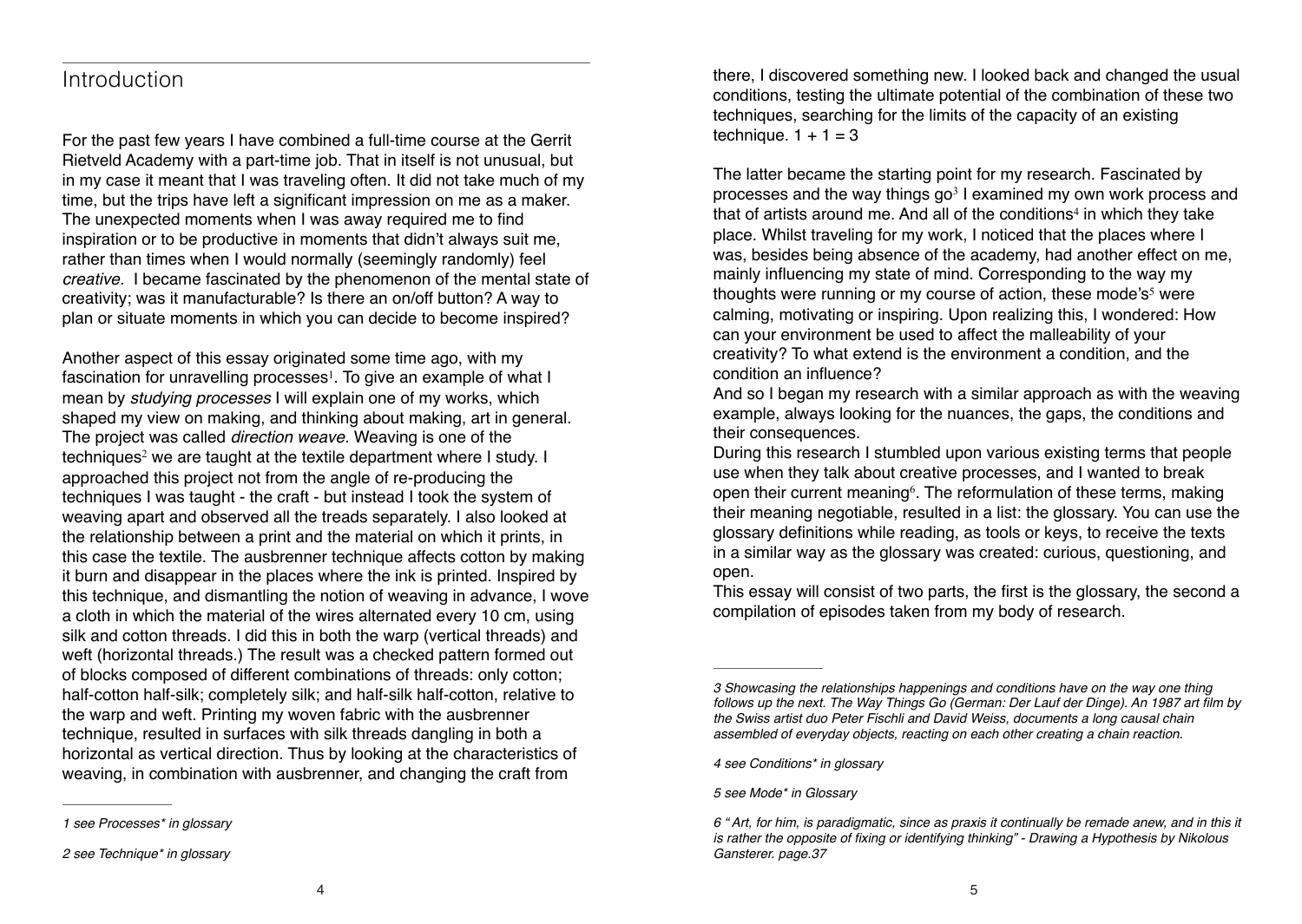## Part I

### Glossary

These are the words I use to reason, think and investigate. This is a tool kit for my research, which I used in the way a carpenter uses a hammer to do his job. This research then turned into texts and the texts into an archive.

#### **ma•ker**

The maker can be defined as true professions such as creator, artist, writer, designer, architect, painter.<sup>7</sup> Whilst writing, my own process was obviously my reference. At this moment I am studying at an art academy. But how do I view the term *artist*? I want to compress these definitions into one by referring to a maker as a person that makes or produces something. Leaving open the possibilities of what that something is; just refereeing to the maker as the link between an idea and an object.

#### **pro•duc•er**

This is the role a maker plays when planning, structuring and

systemising to support the process of making. For instance, acquiring materials<sup>8</sup> and scheduling time in order to make.

#### **crafts•man**

I believe that when looking at crafts, the quality lies in taking over existing knowledge and skill from experts. This deed already directs the focus on traditional ways of making.

However in this essay I am interested in makers who behave in an opposite manner: makers who have a contemporary vision rather than a tradition of reproducing. A traditional craftsman often strives for perfection in his makings. But the maker I am interested in is open to anything, for the role it could

play in translating their idea, rather than labelling results as failed or successful in term of their craft.

#### **think•er**

In these texts I am curious about the role a thinker can play as a maker who generates thoughts as materials. How does someone work if they are mainly present in their mental space rather than working with physical objects as works of art? Think of philosophers, psychologists, architects, or writers.

#### **ma•king**

This is how I'll call the moment you are making materials. The physical *action* of turning an idea into a physical or readable object. Such as drawing, performing, writing; all are verbs.

#### **ma•kings**

This is the name I appointed to all materials. They can be anything, from a sketch to a finished painting to even a recorded conversation; and words can also form a net of methods creating a concept. A making doesn't always have to be a physical artwork.

#### **tech•nique**

For me**,** this term doesn't explain what you do, but the way you make. For me a technique is not about the method itself, but about the way you perform your action. So not only: by hitting a nail with a hammer you are constructing. But: by hitting the nail in a certain way with your specific hammer you are developing a certain way of constructing.

#### **think•ings**

My term for thoughts $9$ . On average my thoughts move fast and are hard to grasp. In my mind, they form a dense and 3 dimensional matrix of moving images, colours, emotions, smells and sounds. It is important to understand that thinkings are not round, they are un-finished, fragments of ideas and situations. Sometimes I picture them as mice running through a restaurant kitchen. They appear to have a mission of their own whilst fleeing from humans that wish to catch them. Some days there are many, others they seem to have left the building.

 <sup>&</sup>quot;*For conceptual artists, the artwork is seen as the documentation of the idea. They <sup>7</sup>* have the will to redefine art. They want to rethink the fixed ideas about art and critically examine what art can be." - translated piece from a description about the Seth Siegelaub exhibition from the website of the Stedelijk Museum.

materials will be referred to as Makings\*, see glossary *<sup>8</sup>*

 <sup>&</sup>quot; *Irrational thoughts should be followed absolutely and logically*" *Sol Lewitt. <sup>9</sup>*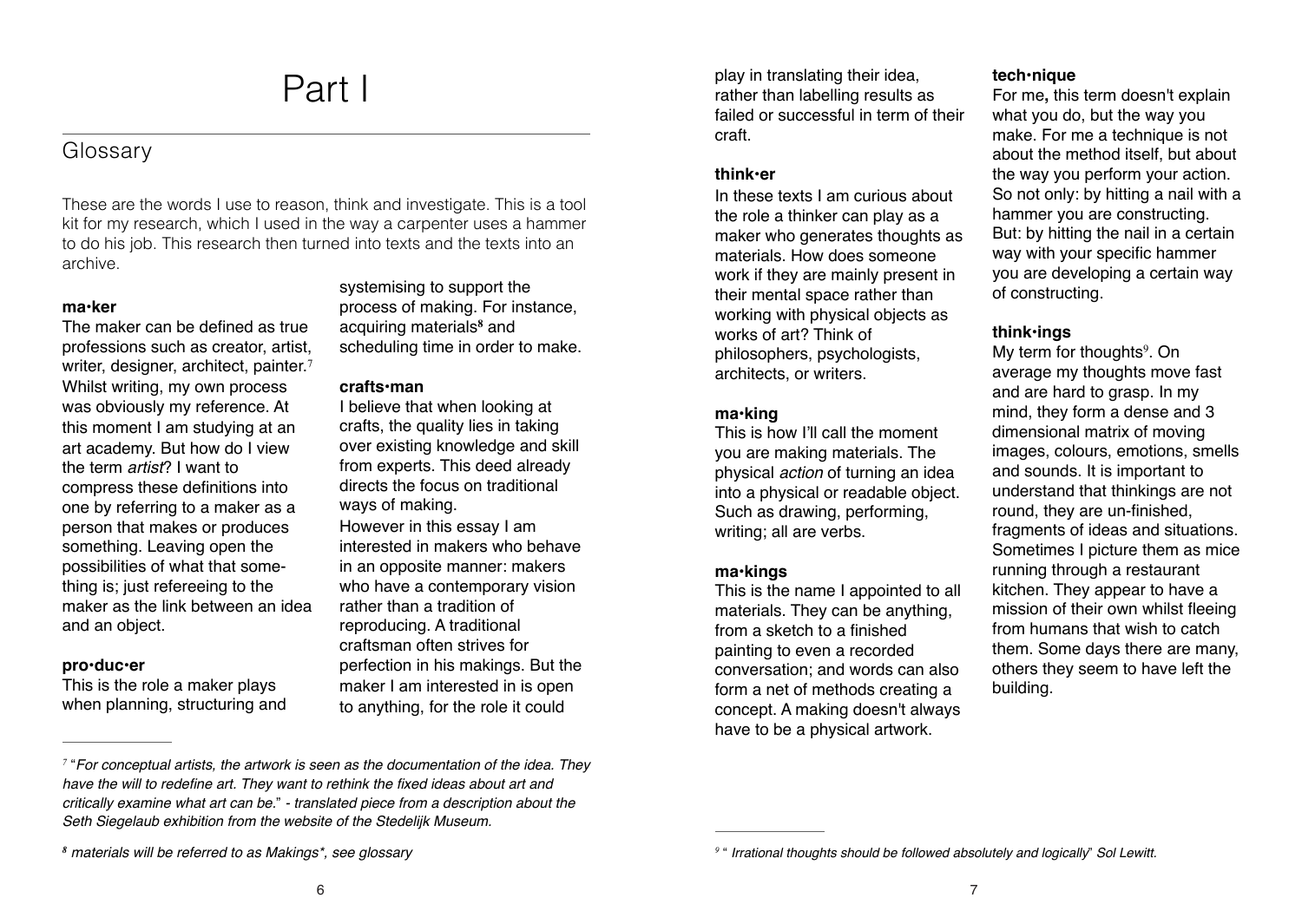#### **storm•y\_think•ings**

This is my term for the state of mind you are in when your thoughts are seriously influenced or confused. This can happen because of your emotions or external factors: conditions<sup>10</sup>. Picture the kitchen again, what if you are trying to catch the mice while there is a storm, it's raining and the wind is blowing. You can't see clearly and the mice are hiding beneath the cupboards. The circumstances make it impossible to reason clearly. But then I wonder: can we use stormy thinkings to our advantage, to be productive? I do think that this state of mind can produce valuable thinkings, but not in the rounded manner in which clear thinkings would. They do generate mass, but require re-visiting once the storm has passed.

#### **clear\_think•ings**

This is the description that I connect to the times when you experience an insight and it clicks in your head. The moment you are able to catch the mice. Picture the kitchen once more, in this state of mind the space is lit, all the objects are gone, and you can grab the mouse off the floor. Clear thinkings is not the same as eureka, were you are celebrating

a positive solution, but rather having an understanding that has to do with recognising something valuable; the moments when you understand a situation completely and are able to make connections. I personally tend to experience them during *actions.* 

#### **ac•tions**

Making material is one of them, but so are all other bodily actions, such as developing, producing, drawing, talking, walking, meditating. I think that the primary requirement for an action is that the focus-point of the concentration lies outside of the mental space. The focus-point relocates to either the body or the environment. This re-location of concentration gives the mind space to rest, which often results in a breakthrough happening *in*  the mental space. Those breakthroughs are the clear thinkings, the moments when your mind suddenly forms a clear image, which can be valuable for your work.

#### **in•ven•tive•ness**

My term to describe creativity. I will no longer mention the term creativity, not because it is a taboo, but because I want to suspend the meaning that you've most likely linked to it as a reader. I want to look at the aspect of "creation" within creativity, whereby *making* as such, is already valuable. And the discovery of value in this created matter, is having an insight. In this way, we get two layers in the term creativity. And that is exactly what I mean by inventiveness: Discovering new opportunities $11$ . For me, these are the moments when you have the ability to transcend traditional ideas/ patterns/relationships in order to

create meaningful new ideas, forms, methods, interpretations. You spot them - discover them within *happenings.* 

#### **co•in•ci•den•tal\_hap•pen•ings**

They are moments, just situations or chain reactions, happening in the world around you. I see them as moments of chemistry, when several ingredients, components, together give form to something else. Look at it from the perspective of the formation of plastic: where A and B component turn liquid into a hard shape. The combinations of

components undergo some kind of condition, which creates the formation. In my opinion, all the separate components play almost equal roles in the outcome of this process. For instance, the time you take to mix them, the temperature of the room, they all influence the result. And the way this applies to the formation of plastic, it could also apply in daily situations, where all of the components of your surroundings, all the *conditions*, form something new together.

### **con•dit•i•ons\_and\_cir•cum•stan •ces**

The conditions under which you work are very important to me, as I believe they influence your process and thus its outcome. And with these conditions I mean the full spectrum of influences. For instance, the people you work together with, the time you take, the expectations you have of something, the space in which you do something, how you feel, your physical health. They are all components in the make-process. Surroundings, mood, and mode are three key components of these conditions.

*<sup>10</sup> see Conditions\* in glossary*

*<sup>11 &</sup>quot; perception of ideas generates new ideas" Sol Lewitt*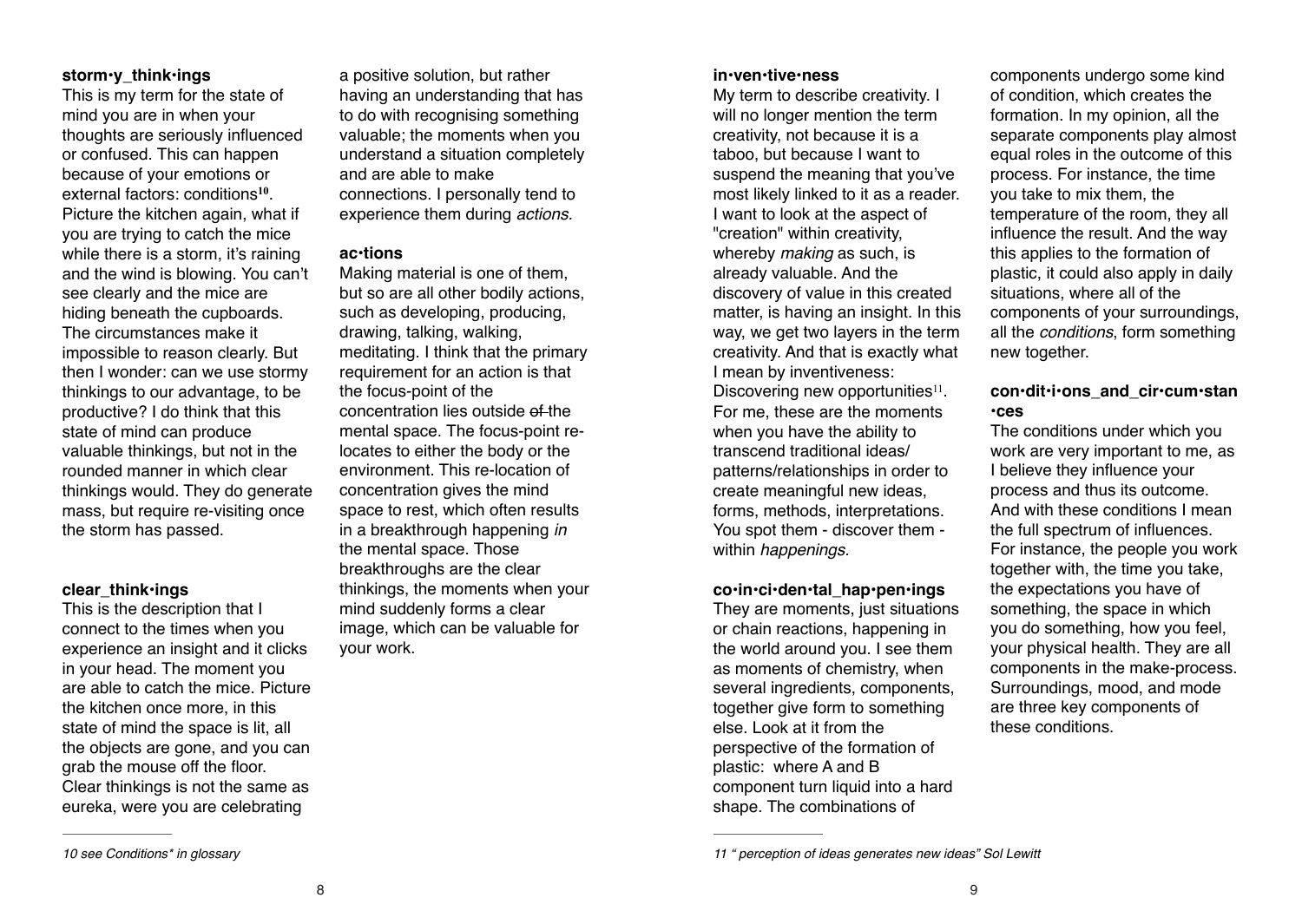#### **sur•round•ings**

The term for your spatial environment, meaning all the components that are surrounding the maker. This is not only the colour of the walls around you, or the smell of the room, but also the energetic qualities of the room, the other humans, weather. If you are writing in the library, I believe it will not only be the room itself that supports your concentration as a condition. But also the fact that others are there with the same intention to work in a focussed way.

#### **mood**

The mood has to do with your mind-state as a maker. The mood is just one of the components influencing your way of making. What if you see yourself as a tool too, you can function like a welloiled machine or an old piece of rusted metal. It's an invisible phenomenon but nevertheless it has consequences on the mental and physical state of the maker. I don't think mood is only our emotions; it can also be something "in the air". It can mean that people are simply un-able to

focus or be active, without it being scientifically explainable why $12$ .

#### **mode**

It concerns *how* you do something, and it is affected by your conditions. It is not the mood, the state of mind, but the *way* of performing an action. So the difference between *mood* and *mode* is that a *mood* overcomes you and a *mode* can in some cases be awakened. For instance, you are at home and your mood is just lazy and slow and thus you are not productive, so you decide to go to the library hoping to get into a concentrated mode. So is your process impulsive or structured? Do you work according to a plan or just spontaneously, inspired and focused?

Sometimes the method directs the temporary nature by which you act. It can have a specific nature, which is for instance active. focussed, contemplative, creating, or considerate; if you are lucky your mode can even be inventive.

#### **view•ing\_dis•tance**

In Part II, I'll mention the term distance a few times. I believe distance can play different roles in processes. I'll now give an example regarding viewingdistance, with the hope that you can easily relate to it later on. This example explains the use of distance as a means to study a subject or situation. Imagine, you study a coffee cup in front of you on the table. You just see the cup and you can only understand it by looking at the object itself. If you walk away from it, you create distance and see the cup on the table, the context, and thus gain a greater understanding of the cup, as you can see in what context it is used and what its position is. You can also take a third form of distance where you step away from physical reality by deconstructing all parts of the scene. This is how you create a new non-existent reality by viewing all objects independently, as separate ingredients. Example: you see the table where the cup was standing, all decomposed, 4 table-legs and a table-leaf. To me, the key to this way of looking is that you create change from these individual objects. For example, these four table legs; could you

create change by combining the four legs into one object: a kind of spider shape, which supports the table by itself, instead of four separate parts? This creates the potential for something new by using distance as a tool for discovering.

#### **tools**

These are the resources that you can turn to when making. You can choose them consciously. These so-called tools $13$  help you to build a bridge between your fleeting thoughts and tangible objects. I often experience talking as a tool, even thought I have a hard time documenting the insight it provides. Another example is drawing: you can draw to translate your thoughts into drawing so that you can share them with others or can clarify them for yourself. Drawings form a gate between the mind and matter. The main tools I use are drawing, speaking out loud, or randomly making, meaning doing something active that doesn't require much conscious concentration. Perhaps the result of using a tool has to do with relating that which was unconsciously already there? And by placing ideas on paper or in spoken words they become

*<sup>12</sup>* Richard Dawkins defined the meme as a unit of cultural transmission, or a unit of imitation and replication, but later definitions would vary. The lack of a consistent, rigorous, and precise understanding of what typically makes up one unit of cultural transmission remains a problem in debates about memetics. In contrast, the concept of genetics gained concrete evidence with the discovery of the biological functions of DNA. Meme transmission requires a physical medium, such as photons, sound waves, touch, taste or smell because memes can be transmitted only through the senses. - [Meme, Wikipedia page]

*<sup>13 &</sup>quot; as tools of thought and forms of representation, however, diagrams in themselves have no status as art per se, but they nevertheless serve to crystallise repeated reformulations of the concept of art in the 20/21st centuries." - Drawing a Hypothesis by Nikolous Gansterer, page.37*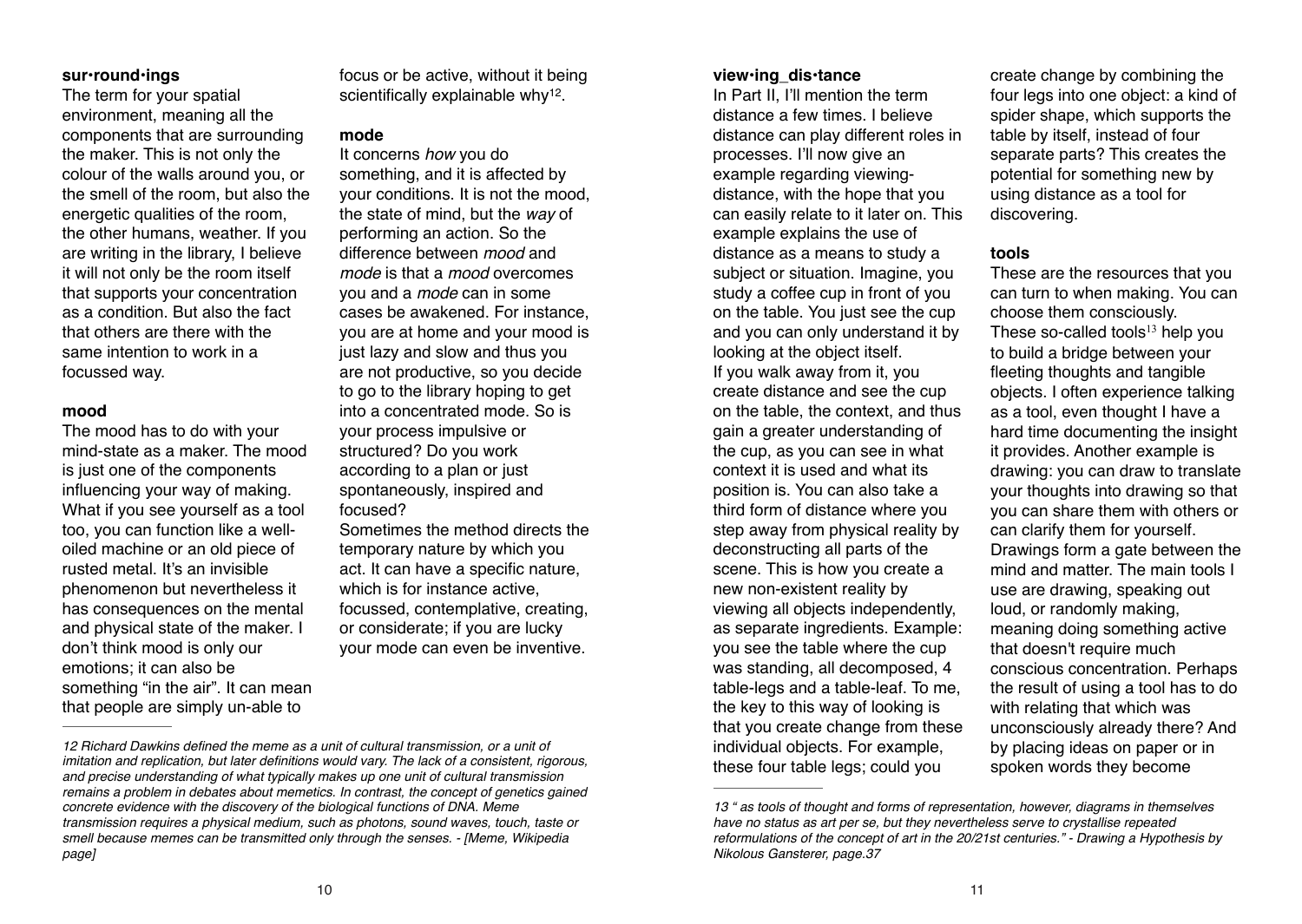accessible for discussion or revisitation, and become valuable even when unfinished.

#### **proc•es•ses**

They are the moments when one thing is being turned into something else. While looking at a process you are only looking at steps: such as walking or kneading. You are not looking at the beginning of a project, nor at the final result. These are the moments in between.

#### **es•ca•la•tor**

When I look at processes I also look at the impact they have on the end result. While writing my essay, I

experienced the inescapable influence that the process had on itself. I wrote one part of the essay, and then the next, gradually learning, which influenced the next part, because of the insights I had developed in my first text. So I started to believe in the chronology of the consequences that a process has on itself. Imagine if as a visual metaphor for an escalator. Each step supports the following step. Without making the first step, the second is out of range. In addition, the whole staircase moves slowly forward, in the same way as the accumulating knowledge simultaneously establishing itself within you.

#### **sponge**

In my fantasy this object simulates your unconscious mental archive, the laboratory where all your thinkings, happenings, and mice come together to be collected. A sponge is not selective, and it is not active. Its needs the actions of the maker to give it purpose. Your surroundings, even when you don't choose for them to, can already influence your sponge by being present. When many happenings have been experienced there is an abundance of water inside the sponge, which creates the urge within the maker to get rid of the water.

#### **vacuum\_clean***•***er.**

This is the sponge it's conscious opponent. The size of the hose represents the notion of selection. Only items smaller than the size of the hose end up being sucked into the bag. This is the more aware version of your mental space collection: information in order to formulate insights later on. It can be texts you decide to readFor example, when you decide to read texts about your subject, not entire books are being sucked up, only the sentences or notions valuable to the maker. I also experience this when I am cycling through a city and I am simultaneously very motivated or seized by a particular project, this combination of factors gives me a filtered view that magnifies all relevant things along

the way, I feel as though I am collecting a selective basket of inspiration parts I can use later on when making.

#### **tick•ing\_ten•sion**

I experience that the driving force behind all processes is time. It is the accelerator in the case of a deadline; it is the cause of the increased demand for productivity. It is also the distributor of tension, by dividing the time you have, you also distribute the amount of work and thus the pressure. Time is also a healer; the divided pieces flutter to the ground and resolve themselves. But when there is no tension at all, time will slowly snow burry the urgency to finish the idea.

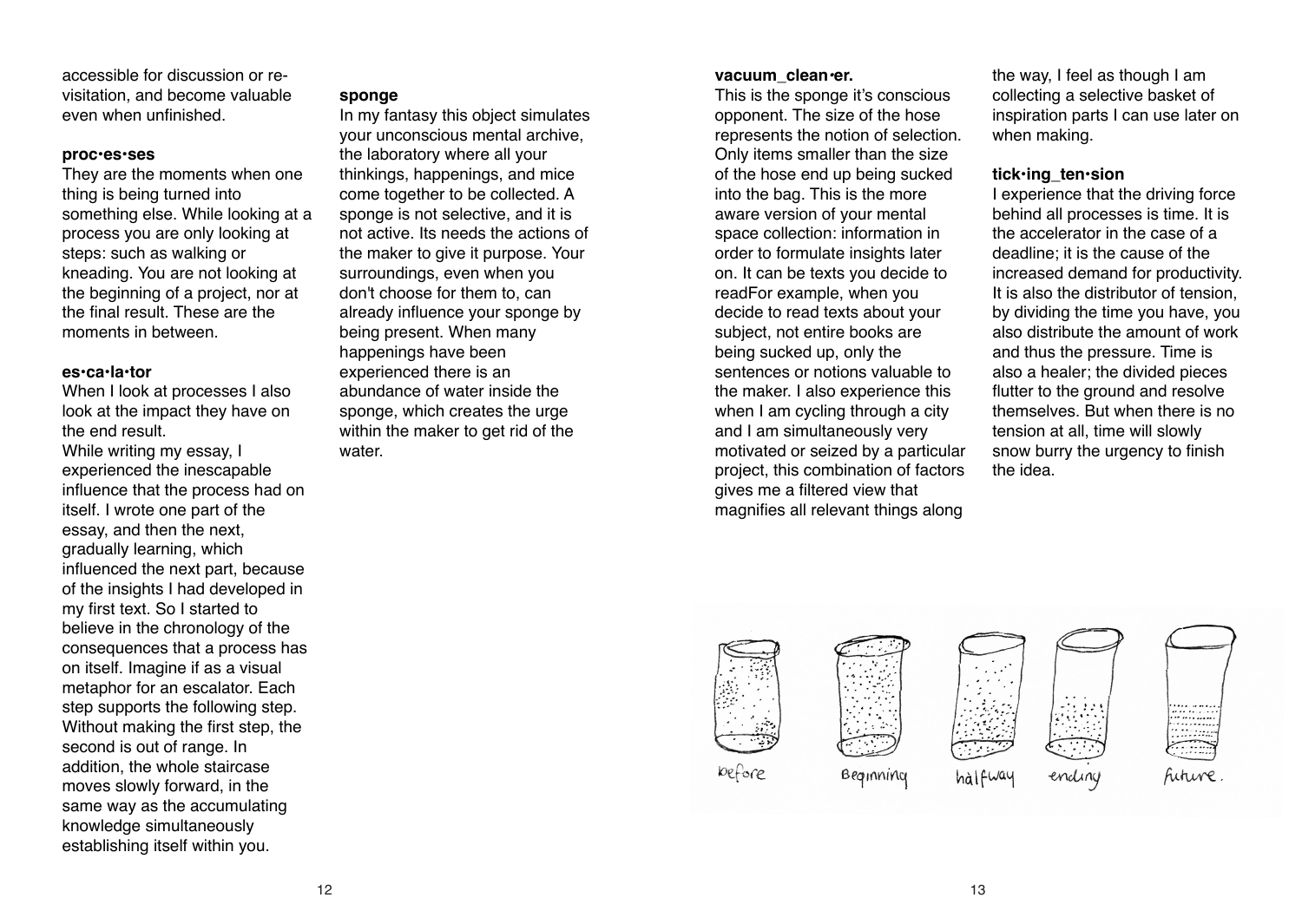# Part II

## Chapter 1

The coming anecdote is the documentation from a moment that occurred when I was working in Paris during a school weekend. We were having a photo shoot during the closing hours of Musee du Grand Palais, at an exhibition showcasing the history of Louis Vuitton, the client I work for.

Museum Paris  $04.42$  AM

I stand in room filled with vintage Louis Vuitton trunks.

The theme of this particular part of the show appears to be "road trip" as the whole space is covered in a highly stylistic wallpaper suggesting a life size road accompanied by typical French town trees. Leaning my tired forehead against the vitrines, waiting for the photographer to set up, I inspect the trunks. Each of the boxes have 12 or more drawers with complimentary purpose; they take unnecessary space; they must be heavy. They remind me of my essay.

I have a folder filled with the 14 chapters I have written; approximately 6 versions per chapter that are stacked chronologically*,* organised per chapter and neatly separated by plastic sheets.

The reason my essay research branched out to this extent is because I am a careful investigator.

Potential fascinations, clustered together, looking like frogspawn. Picture an interest looking like an egg, the yellow core is the actual interest, the white is the border supporting it's content. But this borderland can lean on the border of another subject, and by doing so support each other. As a researcher, I get the feeling that in order to understand one subject fully, I need to understand the bordering subjects as well. Therefore my essay topic became broader and broader until it became a pond filled with baby frogs all equally precious.

Next to the core research folder I have a separate folder with printed articles, hand-written notes, drafts and copies from books. Of course there is also is a digital folder that has the same information backed up including more in-between drafts and even older stages from when I was still interviewing artists last spring. Trashing all the useless papers, I could place all of the current sheets on the floor, like tiles in a bathroom, and by doing so cover all the floors in my house. Making it impossible for me to walk anywhere.

As if the photography assistant sees my thoughts leaking into the cold glass like a hologram where I am still pressing forehead onto it, or perhaps just to be polite and try to keep me awake, he asks: **Him:** "What project will you be working on when you go home on Sunday?"

**Me:** "I'm writing my graduation essay. It's about the way surroundings influence you as a maker, and if you can use this awareness. If it, the awareness, has an effect on what you make and if you can play with that effect".

With a surprised and honestly interested expression on his face he continues by asking what I've done so far. I explain the almost year long process I'm in, not admitting having written about 30.000 words of overflow and the need to make space on the floor to walk. When he states, in a both naïve-joking as well as all-knowing saint tone of voice: **Him:** "Well good luck doing that for the next 10 years!"

After which I miraculously state, hearing myself speak unfamiliar words and fresh opinions while utterly agreeing on them once I release them into mid air:

Me: "Yes I know, I'm only going to show the reader what stage I'm in now. This is just one part of the process, its silly to collude on something like that and lock it, you could perhaps say that the great thing about having process as a subject is that it contradicts itself to conclude about it, walking the path further I will just get shaped by it and my opinion will change with the passing of time! "

He's called back to work so I return to studying the trunks and the pictures hanging behind them. A road trip, a path. A couple sitting in a car awaiting adventure. *It's all too connected.*

A remark from one of my teachers pops into my mind: she once wrote in an email: *"and also: what happens if the conditions for making work / object radically change : by others, by yourself, or the weather for*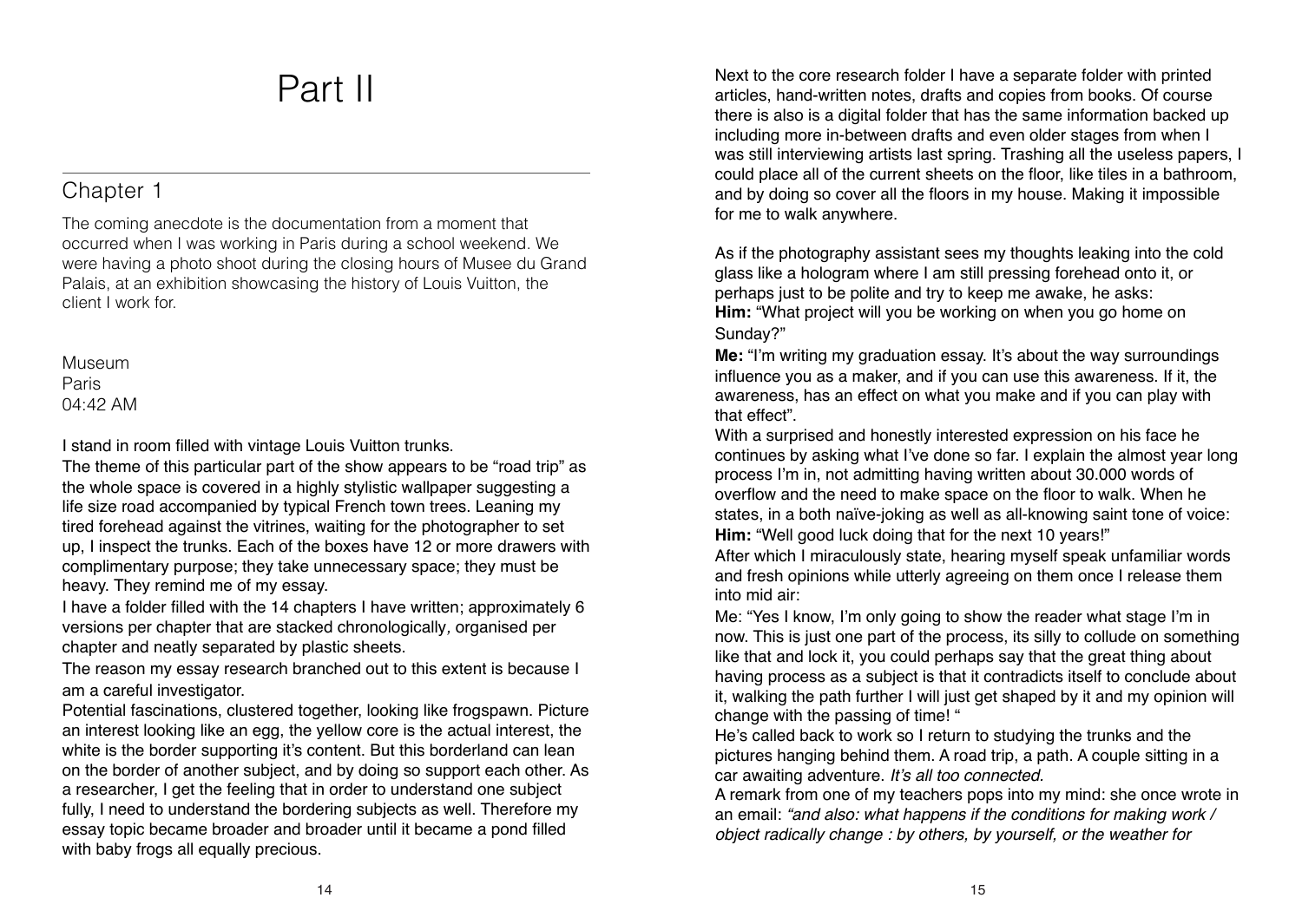*example?"* Looking back at the pic-nick trunk I hear a piece of a song from Outcast.

*"You can plan a pretty picnic but you can't predict the weather"*. And I think of the way I sometimes wish to plan having *clear thinkings* in the way I just spoke out loud. Planning a moment I want to write something good, but when the time comes, encounering *stormy thinkings* instead. I go on wondering if I will ever find solutions to control these thinkings, or will just keep on driving down this road for 10 years like the assistant suggests.

#### **Picking up papers**

Through this research I came to believe that my creative process is always chronological, every step has consequences on the next. Like on an escalator<sup>14</sup>, when you finish taking one step you walk onto the next. I believe everything you experience in your research leaves a trace in the end result. Look at it as a trace material leaves in space. When neglecting matter by storing, recycling, or throwing something away, all you do is re-locate; it still exists and leaves a trace. In my theory, processed words leave traces in new text by establishing themselves as a new kind of knowledge. All the research I've done for the entire essay is embedded in my thinkings, and thus my texts. Everything I will write from now on will be carried by all the words written previously.

What I will be serving you in this booklet are the sheets of paper I decided to pick up from the floor:

episodes from a larger on-going process, digesting, rethinking and reshaping my position towards the subject.



*14 see Escalator\* in glossary*

## Chapter 6

This chapter is about using working conditions to my advantage.

Hotel room 405 Paris 22:32 PM

Sitting on my hotel bed, because there is no other place to sit comfortably, I flip through my agenda.

Making notes for the days ahead in Amsterdam, my mind is already there, waiting for my body to follow. My existence is numbed in order to work without letting it affect me. A routine of stepping outside of my conscious self in order to deal with the physical aspect of my work. A way of being un-sensitive to the world around me, now that I think of it, it is exactly the opposite of the mode I desire to behave during my academy life. When I return from this trip, I will have to deal with switching from this routine, absent mode into a present, maker mode – this takes time. By then, I will have spent half of my week without being productive as a maker, thus I nervously ask myself: *How to be productive when I return?* 

My belly kneads my intestines while digesting. My fingers knead clay while making a sculpture.

What body part can kneed my brain whilst thinking? I want to gain control over the quality of my thinking in stormy moments, and I wonder: what tools can function as my brain's kneading fingers? The space around my intestines is my belly, what space surrounds my brain? Skull, hair, room, roof? In my opinion, a room sets a mood<sup>15</sup>. Your mood can be uplifting and energetic, emotionally and physically powerfully positive. And I think this mood influences the way you behave: your state of mind. By disconnecting from daily routine I think you can transcend into another state of mind, one that can influence your behaviour and thus your way of working. So I've come to think that surroundings are invisibly kneading my thinkings, because they influence mind-states and therefore my work. We all know what a change of context can do for us: visiting family, you tell different stories than when chatting in your classroom. A big part of this shifting behaviour does not even happen

*<sup>15</sup> see Mood\* in glossary.*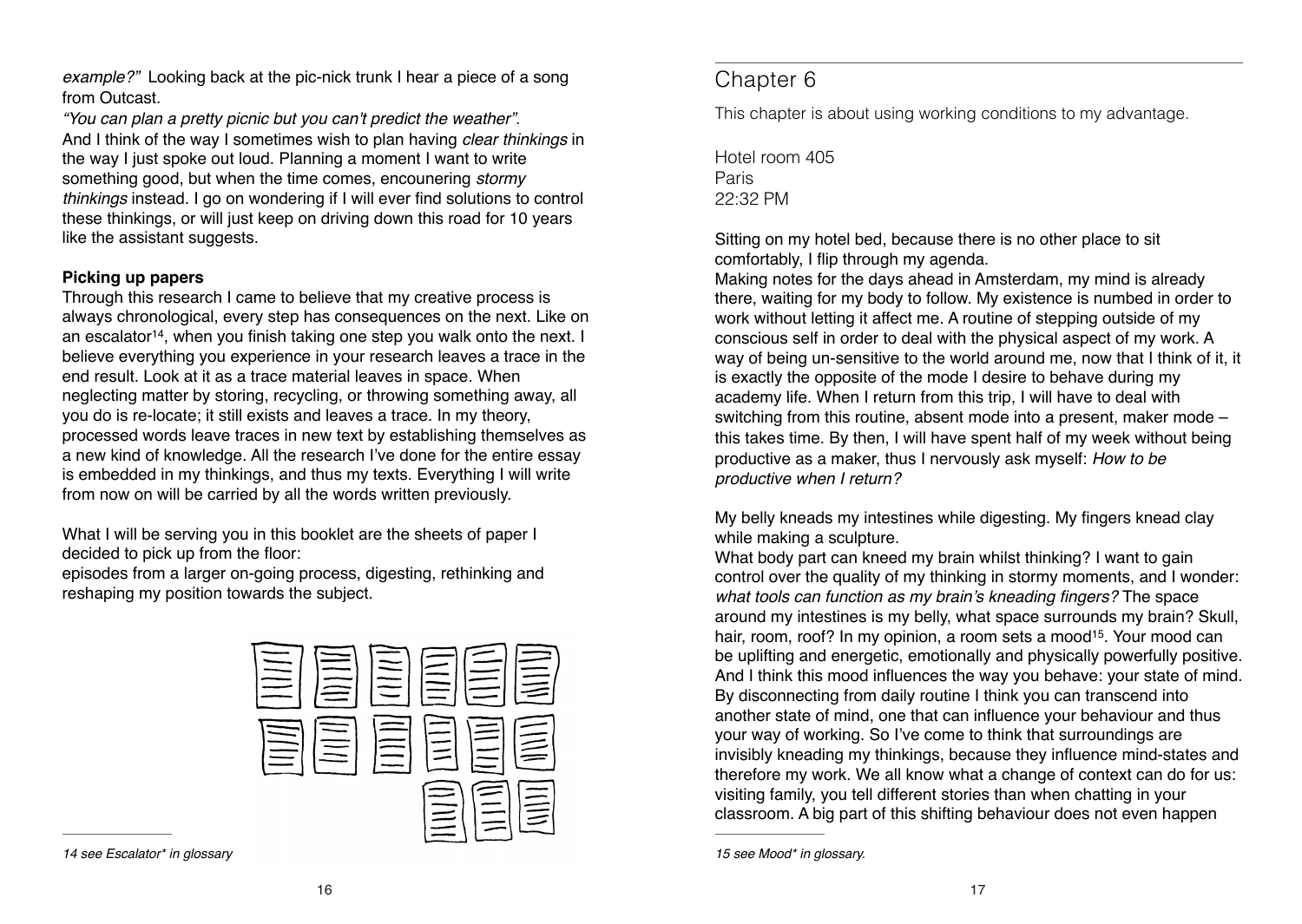consciously, it's possible that you only realise its effect afterwards, or not at all.

I believe surrounding spaces influence what the sponge<sup>16</sup> endures: your unconscious mental archive. Inspiration is the state of experiencing, when the sponge is absorbing. Rest is the state of digestion, when the sponge lays in silence. Expression is the state of concentration, when you wring the sponge.

Following this idea, a maker can place the sponge, or act with the sponge, in a way that is suitable to the present stage in their process. *In what ways we can deal with this awareness of your behaviour in a certain context?* Can you steer your productivity by situating your process in ways that you expect will be beneficial? Chewing on this question in the context of my current situation, a clear thought strikes. I pick up my phone and send a message to my mother. Her best friend owns an unnecessarily large house in the dunes of a southern province called Zeeland. The house is called Duinzicht and is empty for ninety percent of the year. I tell her that I really need to write my essay and when I'm home I'll get into the routine of cleaning my house or seeing friends or doing yoga because those are the things I normally do there. And at school I'll be equally distracted by my own enthusiasm and then at the end of the day just be really stuck on writing and have even less time to succeed. I tell her that I need a place to go inward, a place where I don't have too many choices, or an established connection with any routines or activities. I hope to create something new there, being alone and in these unfamiliar rooms will be a constant reminder of why I'm there. Not a space I have associations with, but just a blank space I can give a purpose too and get into a writing *mode* without anybody to be responsible for.

I end up moving to the house for little under two weeks with the intention to write in the ways I imagined.



*16 see Sponge\* in glossary* 

## Chapter 10

In this chapter I revise my position towards travelling whilst flying on an airplane from Amsterdam to Los Angeles.

Boeing 747-400 California 16:02 PM

I deliberately chose to become a sucking sponge, turning into my own lab-rat, my own test animal;

testing the influence I can have as a maker over my mind state. I have experienced writing in Duinzicht, where the surrounding served as a supportive structure of the mind and of focus. But now my desire is to look at the other effects changing surroundings can have on you as a maker. In addition to expressing accumulated mind matter on this trip I want to suck up inspiration. My boyfriend and I have planned a 10-day road trip, travelling without a direct goal, apart from being open to *whatever*. Thinking about it in that way, isn't it a method too? Once you choose to do something, even if it is doing nothing, maybe it is still part of a plan or a type of behaviour? And I wonder, in the case that I discover methods, are these inventions still authentic? Are the things I experience so deliberately on free terms, still authentic and real when situated? Or isn't there such a thing as *situated authenticity* ? This duality probably comes from the fact that I often experience an insight when my concentration is shifted to a space outside of my mind, into nature or my body. *So, how can I have a conscious focus outside of my mind and simultaneously experience clear thinkings?* I cannot be in two places at the same time…

The plan is to spend the next days in a Californian mind-state, not yet sure what that actually means, driving in a car that's converted into a driving house, *creating the chance* to live free from plans, but with an intention… A driving contradiction? I'm wondering if it's even possible; when already expecting something, can you still have an authentic experience?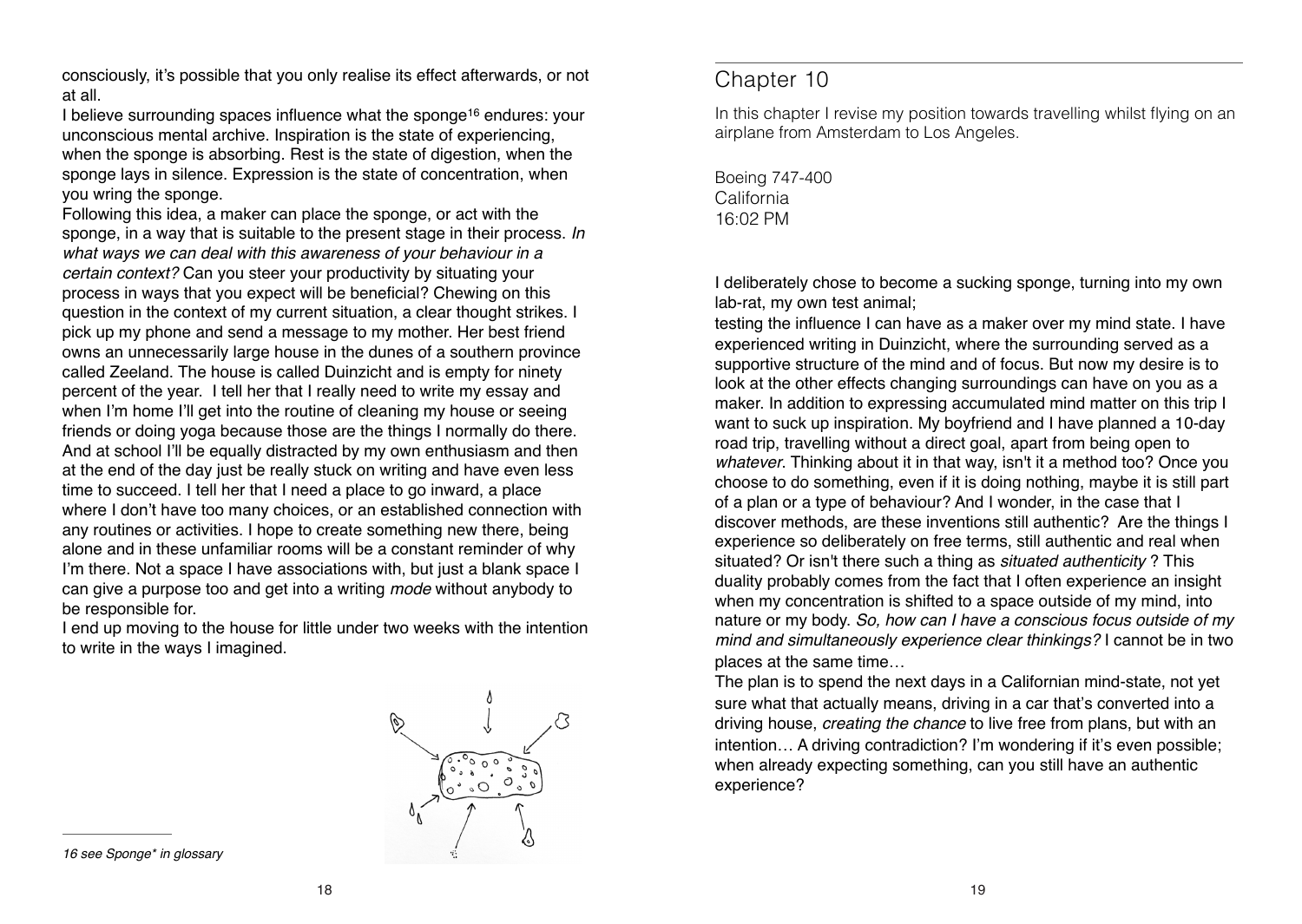#### **Traces**

I believe there are a few ways of looking at the role context plays in makings.

Context can, as mentioned before, have the potential of being a supporting structure for the mind.

But where lies the boundary between facilitating and influencing your work? Not in the way that you purposefully situate yourself in an 'experience' environment like the purpose of this road trip, but in the way that the surroundings are so inevitably connected with the content of the work that the context becomes the content. Take photography, where the surroundings automatically become part of the final work. You choose a subject to photograph; therefore it's always shape-able by your choice of location or framing: the surroundings you point your lens towards. You visit a desert: take a picture of sand. You build a set: take a picture of the installation.

But recently, I began to wonder; doesn't this *always* apply? Doesn't everything you see and experience settle within you, and transform into something new once you create a work? Isn't there always a trace of the visited space within the final material?

Looking at inspiration from the perspective of the photographer, where you deliberately choose your surroundings with an expectation,

searching for a location that has potential, the location is not the final work itself, but it becomes the playground for material to be created. So just like the photographer, can I always shape my surroundings and trips in such a way that I create a foundation for makings to come? And will I, in retrospect, be able to see the trace Los Angles left on me or my work? And if I do, how will I look upon travelling in the future?

#### **Distance I**

Still sitting in the airplane I continue contemplating my adventures ahead. Perhaps travelling has played another role, a third one, besides inspiring or influencing the content of my works. I look at the unfamiliar grounds passing by underneath me and I think about my position towards travelling, the literal one. With the rocky landscape forming a sandy map thousands of meters beneath me, I feel the distance. Every mile I travel further from home, the feeling of the pressure to be productive grows smaller, as if the magnet loses its strength as the physical distance from being surrounded by my makings $17$  grows. Only

*17 see Makings\* in glossary*

seeing my makings in my minds eye perhaps resulted in an overall habit of studying situations from a distance<sup>18</sup>? Looking back, perhaps this shaped my general vision, causing me to look from a distance at an entire structure, not only the house, but also the poles it's build upon? So viewing a situation in its entire context. For example, I don't just look at a work I've made on its own as an object, but also at its context. Where will it stand, who will look at it, how do I look at it; the whole situation or scene surrounding the object, its context, will shape my vision or trigger ideas.





*<sup>18</sup> see Distance\* in glossary*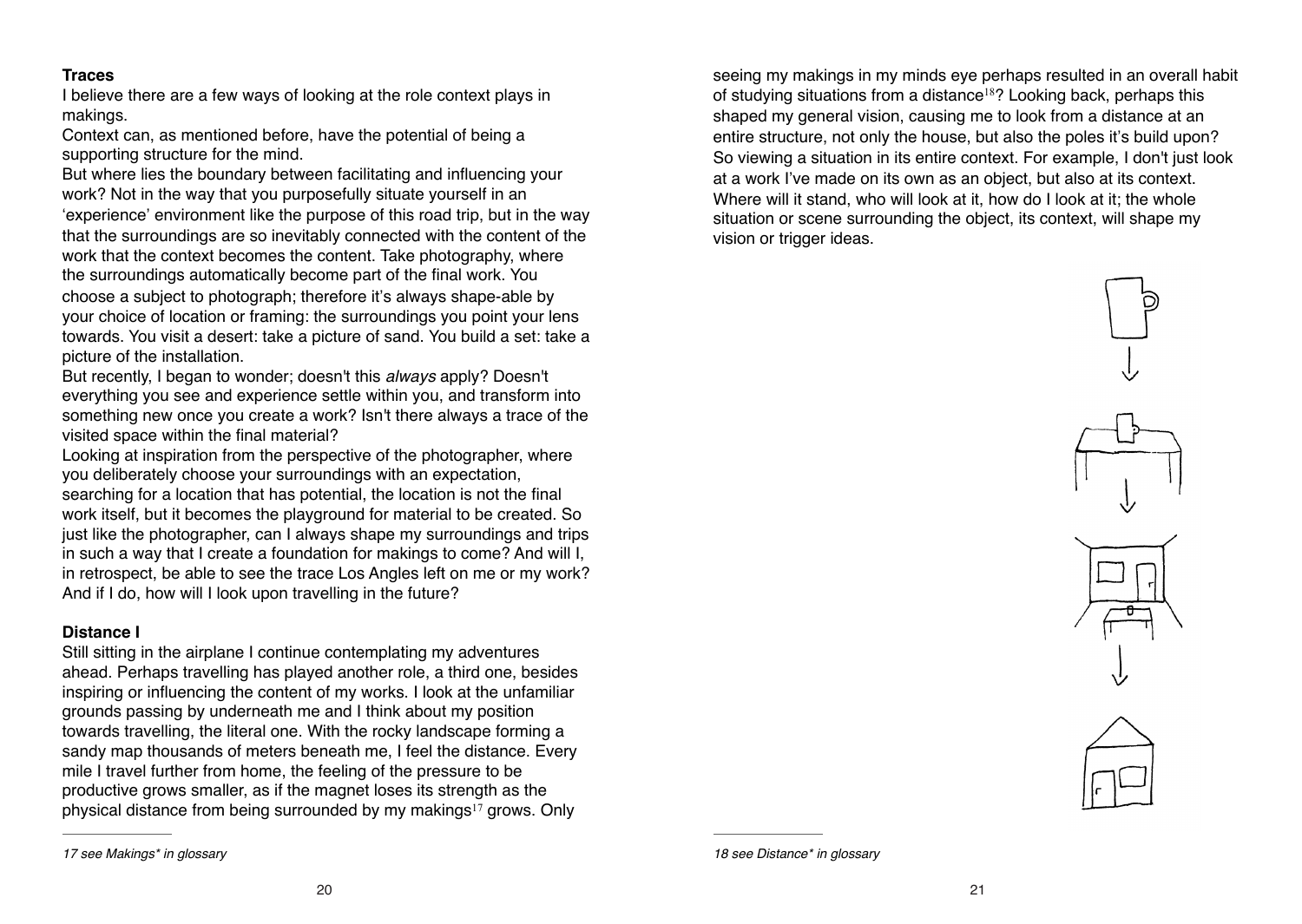## Chapter 12

In this chapter I will introduce serendipity, explain it, and define its value.

CC-corner Amsterdam  $10.25$ 

I return form Los Angeles with very stormy thinkings. Craving for a surrounding where I can clear my thoughts, I go to a coffee place around the corner from my house to work on this essay. A couple of days before travelling to California I did the same thing. There were only a few people at the coffee place - most of them concentrated - a perfect atmosphere to write.

A girl walks in and finds a seat at a table next to mine, we immediately recognise each other; she also studies at the Rietveld. The change of surroundings from every day hall-way passing at school to a remote coffee place triggers a conversation. Her motivation was the same as mine: she is seeking silence to write her graduation essay. After my Californian trip the ritual re-occurs, a few moments after I set up the girl coincidentally walks in again. She enthusiastically describes the process she's been in recently. After we spoke, she followed my advice and retreated into nature, a cabin in the north, imitating my method of traveling in order to trigger my writing. Using an external source to stimulate an internal process. She then admits that, just like me, she also became addicted to this way of working, to depending on the support of a carrying structure, a silent surrounding that stimulates a stream of writing. We go on talking about our subjects, linking them to the current situation, the coincidence that we met again. **She** asks me: "Do you believe in Hazards?"

**Me:** "What's that?"

**She:** Chance, probability, fortuity, luck, accident. I don't know If I create it myself by giving it meaning, or if it's a set thing? I want to make this day matter so I give meaning to it, in order to comprehend it.

**Me:** "You mean this situation is: Serendipity"

**She:** "Huh? What's serendipity compared to chance?"

**Me:** "I believe serendipity is when you are already looking for something but you find something else, or something even better. For instance,

your walking on the street looking for gum on the pavement, and you find a golden ring. It's actually similar to the situation we are in now! I'm here to work on my writing, actively searching, and I run into you! I was looking for an environment to work on my thesis, which resulted in coming here; I find you instead. These conversations ended up being far more valuable than coming here simply to write in silence, thus it's an example of serendipity. You search, and find something else because you allow the other thing to happen. I could have also just said hello, and stuck to my plan. But here we are, both moving two steps ahead!" I go on by telling her that I believe that all these surprises aren't pure coincidence. That in fact I was creating circumstances hoping for productivity, but by chance created this opportunity. Using the coincidence to my advantage, as well as coming here in the first place, are not purely accidental happenings. With serendipity the emphasis lies in active behaviour, which again links to our current situation, as I actively went here with a goal. While doing this, I was aware that possible shifts might occur during this process, leaving open spaces for conversations like these to occur. So both being here and accepting influence may seem coincidental, and were indeed not planned, but where influenced by the fact that I situated them  $19$ . It's almost like chemistry, the way that it is influenced by all ingredients: space, time, people. All these conditions are shifting external components; the weather, people, and moods are like a chain reaction, or web, all influencing each other in one way or another. I cannot view such a coincidence separated from this web of happenings. Thus I cannot view it separately from engaging in plans either. If something positively affects my mood before I decide to make a work, the outcome of that work might be influenced by this positive happening. To use the idea of serendipity is not a tool, not a system; it's as fluid as its components. It is not directly the method (for facilitating suitable surroundings) that made serendipity, but rather the openness towards these situations, and that I decide to react to them, use them to my

*<sup>19 &</sup>quot; Many of the things that have happened in the laboratory have happened in ways it would have been impossible to foresee, but not impossible to plan for in a sense. I do not think Dr. Whitney deliberately plans his serendipity but he is built that way; he has the art an instinctive way of preparing himself by his curiosity and by his interest in people and in all kinds of things and in nature, so that the things he learns react on one another and thereby accomplish things that would be impossible to foresee and plan. " — Irving Langmuir*

*Quoted in Guy Suits, 'Willis Rodney Whitney', National Academy of Sciences, Biographical Memoirs (1960), 355.*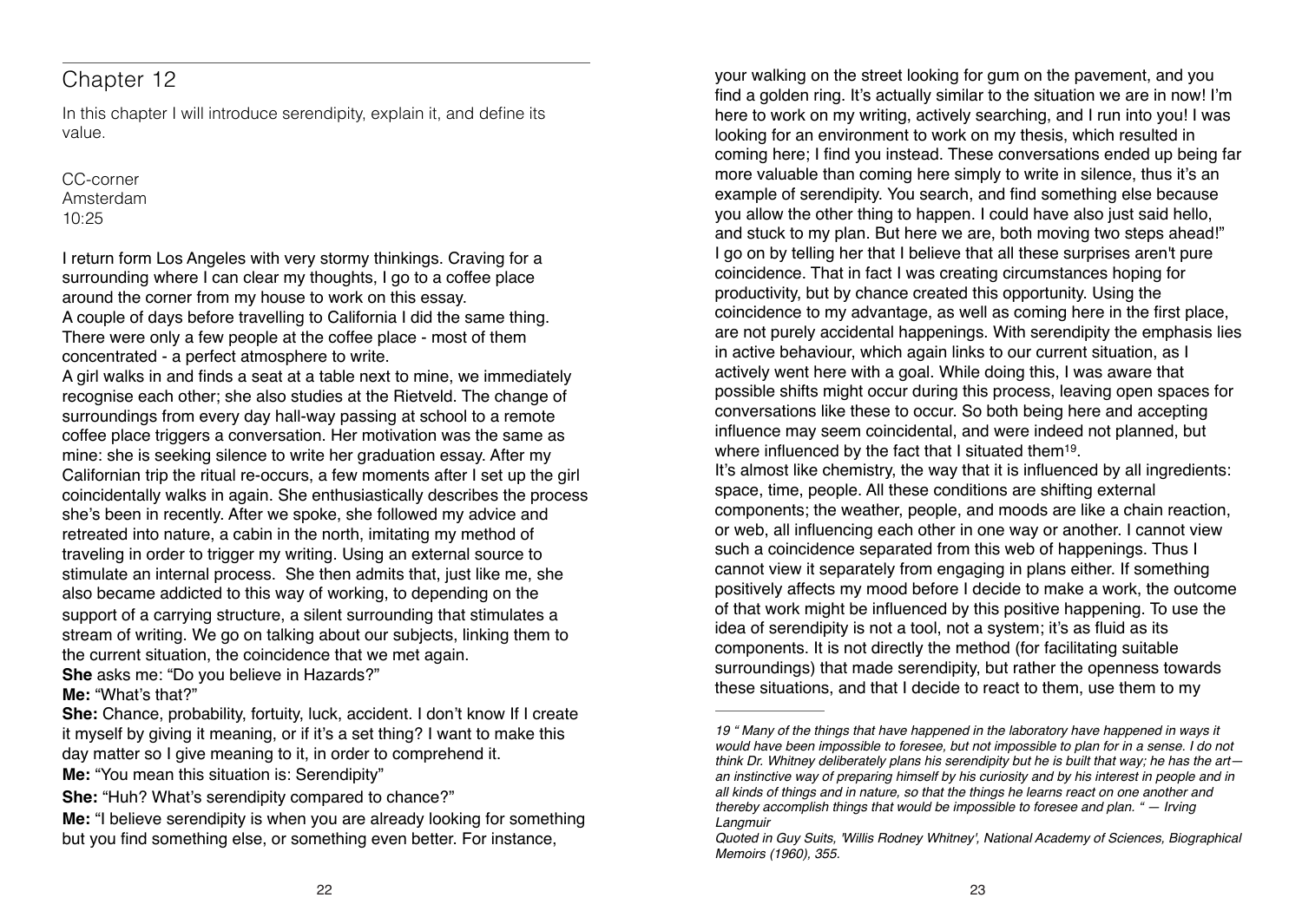advantage, that attracts serendipity. This is serendipity within you, because you are the one who spots it. You are not someone who is controlling serendipity by forcing the web of happenings in such a way that it suits you, but rather you are someone who is simply open to what the web has to offer.



## Un-finishedness

Once I stopped writing this essay everything fell into place, as if the knowledge had suddenly settled in my system. Whilst writing I learned that concluding a work like this is a contradiction. Since I could start again at this point, using the wisdom I have accumulated through writing.

This essay began with searching for ways by which you can influence your creative productivity. Was there an on/off switch to get into an inspired mode<sup>20</sup>? One in which you effectively make or experience inventive insights? Can you gain control over the mystified $21$  creative process?

I gradually realised that the term *control* is more appropriate to connect to the moments before and after the making process, than to the moment of making itself, the happening. Searching for systems and methods to initiate creative productivity, I came to believe that this space in between is actually supposed to be free from control or influence in order to experiment in a limitlessness manner. Aiming to control the deed of making, as I wanted before, started to seem contradictory in my eyes because this method involves having a plan. You make something from an idea, an expectation. I believe that in this way you'll discover nothing new, because this idea is formulated from pieces in your mind that are already familiar to you, pieces that already exist. Because of this, I believe you will no longer be surprised by what occurs during this moment<sup>22</sup> of creation. So in my opinion, the results can only become

*20 see Mode\* in Glossary* 

*<sup>21</sup> Paul: " Somewhere you were quoted saying artists are mystics". Sol: "I was trying to get rid of the idea that they are all rationalists. In my eyes all artists are mystics in the extend that they do something that has not been done before, that an artist goes into an unknown space" - Sol Lewitt says in an interview with Paul Cummings - taken from an episode of Close up, Avro May 2013* 

*<sup>22</sup> Ernest: "I should have said that great artists work unconsciously, that they were 'wiser*  than they knew'. Gilbert: It's really not so Ernest, all fine imaginative work is self-conscious *and deliberate. No poet sings because he must sing. At least no great poet does. A great poet sings because he chooses to sing." - A critic as artist by Oscar Wilde, page 33, 2012 edition, originally published 1890.*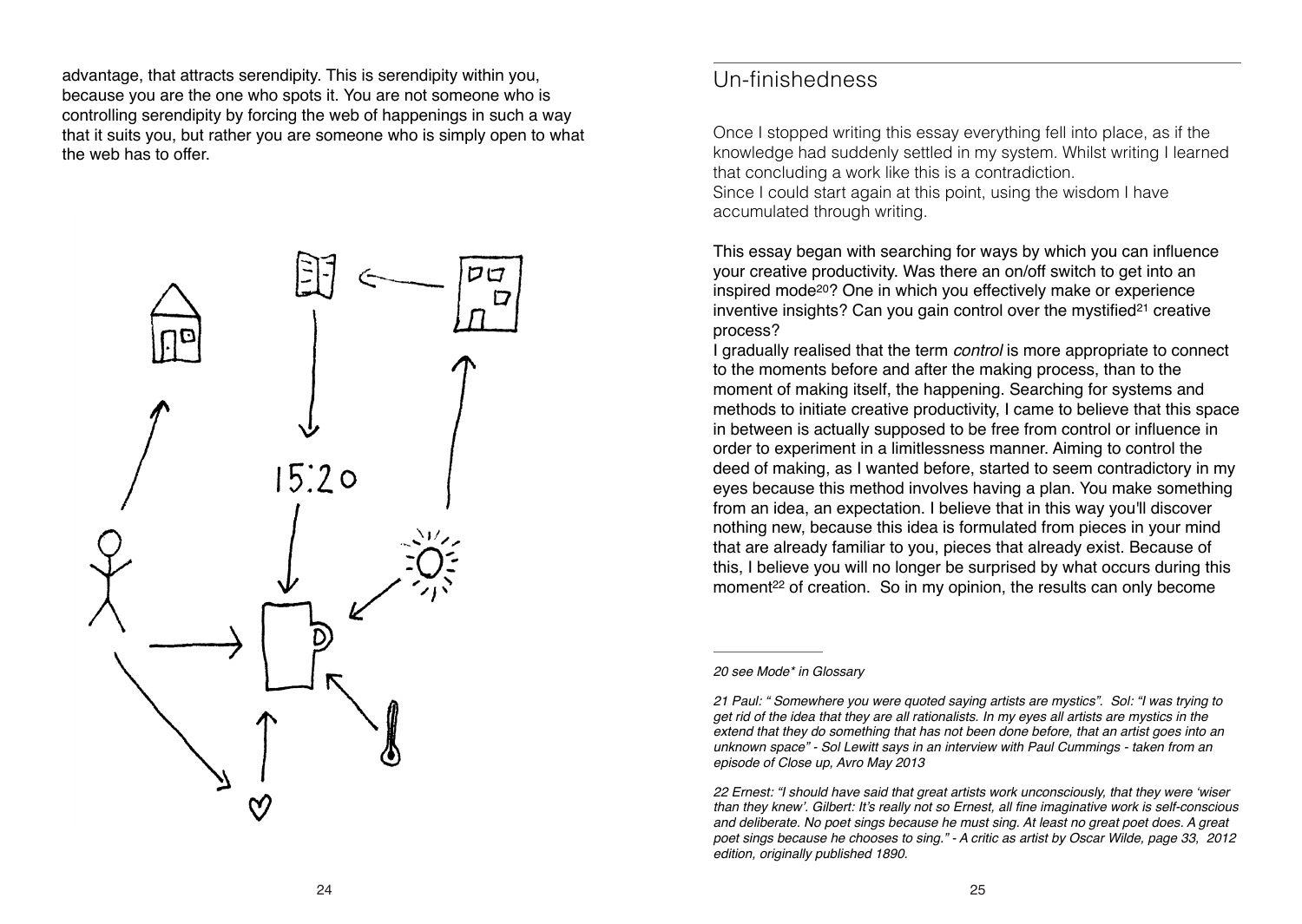ground-breaking<sup>23</sup> when there is space to experiment totally free from restrictions or pre-conceived expectations.

However, this layer of not having expectations doesn't count in the moments you are trying to situate the moment. You can design the structure the work is emerging in beforehand, but not the moment itself. And you can reflect upon what you've made afterwards, but nut during the action of making itself. Look at it as a kind of space between bookends, which support the coincidence originating. The choice of books is yours; the space between is made by you; the choice to engage with that which occurs in this space is yours, all choices, all deliberate actions, all connected to control. What exactly happens within that space however, is " anything". From valuable to nonsense: that is for the moments after to decide. To me, this once again emphasises the value of physically made material: something visible, negotiable and adjustable to reflect upon. Imagine the function of the created object as a living entity that may interfere with the outcome of your experiment. The material is the key to coincidence. I feel like the materials can change your ideas by "going differently than planned" in a good way, influencing you to behave differently, or perhaps to take an unusual step in the process that creates, which creates opportunities. What is important in this way of approaching the creative process is having an openness to whatever occurs. Looking back at the craftsman24 mentioned in the glossary: these coincidences can also be mistakes. If they are discarded by the maker and labelled as mistakes, they are no longer valuable, so the awareness towards the materials or the moments is absolutely essential.

On spotting the serendipity within these situations: serendipity on its behalf is again inevitably linked with taking action in general. If you don't *make*, there is also nothing to discover within the *made*. If you don't pay attention, you will not spot what is there to discover. Therefore, looking

at my own process, I believe that it is all about these active decisions25 to engage beforehand, and about carefully paying attention and reflecting afterwards. Realising these things changed me in that I am no longer afraid of the external pressures for maintaining productivity which initially made me search for mechanisms of control - because I have now come to trust the efficiency of making. Any project can become valuable, as long as I keep making, and reflecting; nothing has to be perfect, or finished, or as planned, things can become fluid if you are the final editor.

In the period following up on my essay presentation I travel for work once again. This time my work takes me to a village in the unspoilt nature of Kentucky, in middle America. The village, where the Shakers had once settled their commune as a branch of Christianity similar to the Amish, had now turned into a museum, They had a workshop instead of a church, and believed in the act of *making* as a prayer<sup>26</sup>. The items they produced were mainly tools: things such as hammers, brooms, rakes and wheelbarrows. But I think, in retrospect: isn't the act of making a tool<sup>27</sup> in itself? The tool that helps you get into a certain mode? A switch for creativity? So now that I no longer look for ways to control coincidental happenings, except by situating the conditions, are there at least methods that can stimulate it? If you make with no expectation, and there is no pressure, it does not have to be finished; doesn't the threshold to start making then become lower or even absent? The act of making can then be seen as a way to create a kind of openness, something unexpected, some kind of trigger to enter a certain state of mind, a mode<sup>28</sup>. This receptive mind state once again reminds me of the prayer of the shakers, looking at prayer as a form of meditation, in which you try to create distance from your thoughts and be fully present in the moment. A tool to become sensitive for all that happens in the present

*<sup>23 &</sup>quot;Rather than sequestering or policing the diagram in an axiomatic grid, Deleuze repeatedly emphasises the ways diagrams work to generate a kind of cognitive sweep that extends the possibilities of thought. Every artistic work which attempts to produce spaces for thought and experience, and moreover, which are in confrontation with regulations and mechanisms of control, has shown that this cannot be understood voluntaristically"- Drawing a Hypothesis by Nikolous Gansterer, page 33* 

*<sup>24</sup> see Craftsman\* in glossary* 

*<sup>25 &</sup>quot; Train yourselves. Don't wait to be fed knowledge out of a book. Get out and seek it. Make explorations. Do your own research work. Train your hands and your mind. Become curious. Invent your own problems and solve them.— Irving Langmuir, In 'Dr. Irving Langmuir', Boys' Life (Jul 1941), 12 - taken from Serendipity by Pek van Andel. Bloemlezing.* 

*<sup>26</sup> believing that making something well was in itself, "an act of prayer." - Wikipedia page about the Shakers.* 

*<sup>27</sup> see Tools\* in glossary.* 

*<sup>28</sup> see Mode\* in glossary*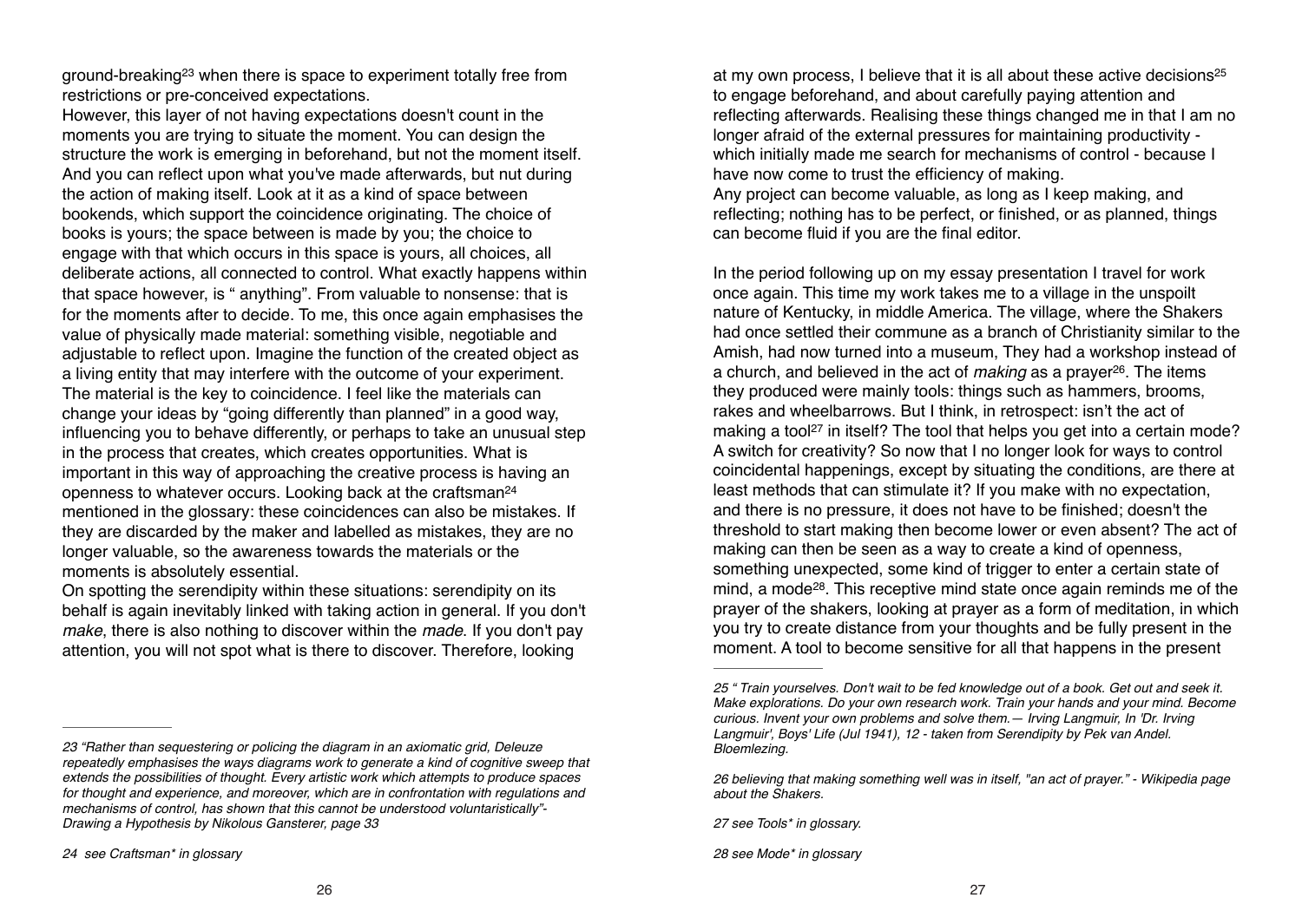moment, including material or inventive ideas. In chapter 6 I talk about the state of numbness I often live in while I work or do things, day-to-day things, and I believe that the purpose of using these tools is to break out of that state, to consciously switch from being a machine that ploughs through life, into a receptive 'canvas', empty from influence and filled with opportunity. Imagine thoughts being like clouds; when you are inside of them you just sense a fogginess surrounding you, but when you create distance you can evaluate them from afar, observe their overall shape, and thus become the witness of what occurs - witness to those things with potential within them, but also the faulty or un-finished - in the same way that experiencing the Shakers shaped my opinion towards appointing tools to stimulate creativity. I had a flexible position towards my essay, and allowed myself to re-write parts of it. Re-think them even though the final draft was already submitted. To realise that every time you think you finish something it's o.k. to change your mind about it, or to be shaped by the process itself, to be open to *open*  endings.